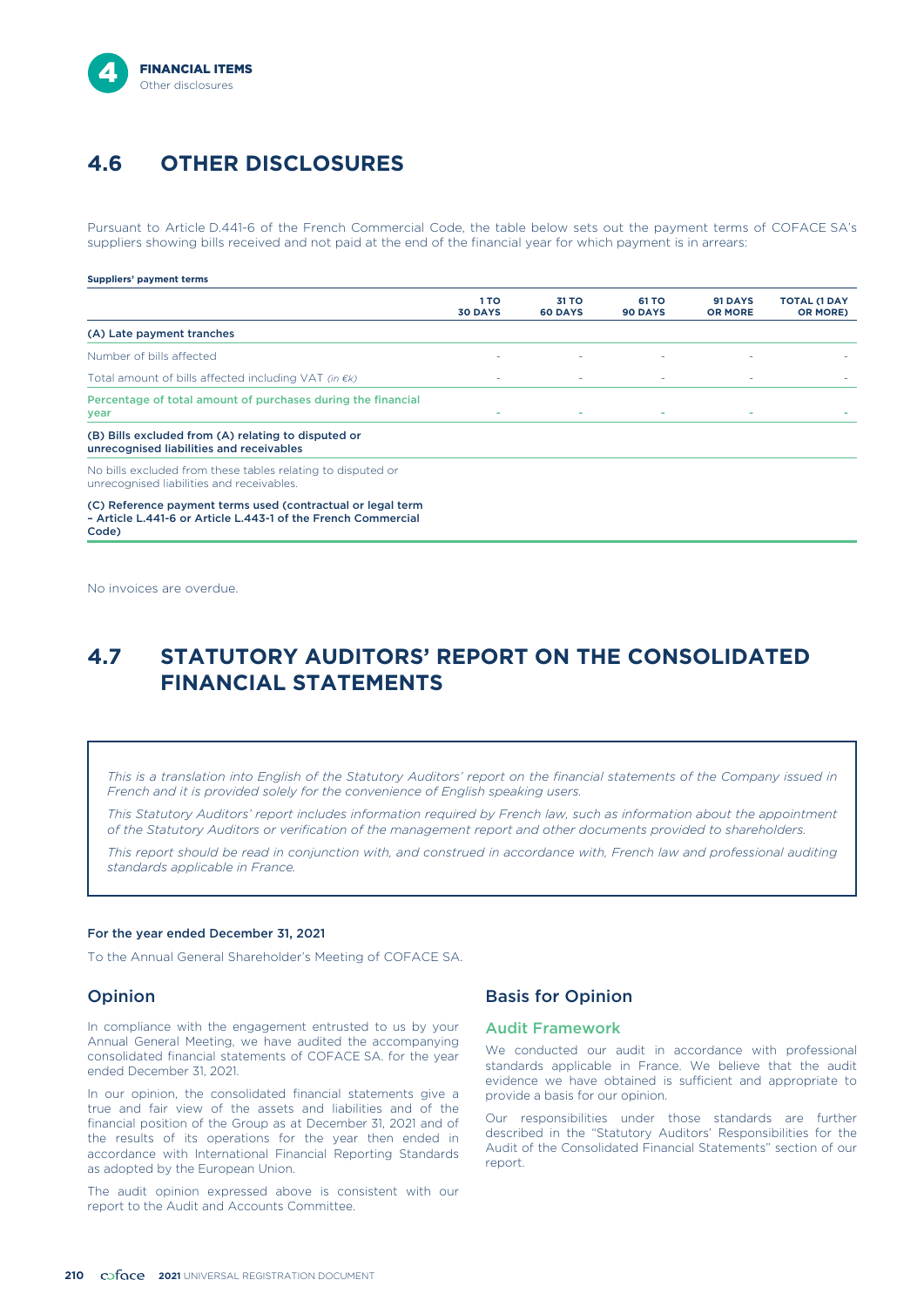

## Independence

We conducted our audit engagement in compliance with independence requirements of the French Commercial Code *(Code de commerce)* and the French Code of Ethics *(Code de déontologie)* for Statutory Auditors, for the period from January 1, 2021 to the date of our report and specifically we did not provide any prohibited non-audit services referred to in Article 5(1) of Regulation (EU) No. 537/2014.

# Justification of Assessments – Key Audit **Matters**

Due to the global crisis related to the Covid-19 pandemic, the financial statements of this period have been prepared and audited under specific conditions. Indeed, this crisis and the exceptional measures taken in the context of the state of sanitary emergency have had numerous consequences for companies, particularly on their operations and their financing,

### *Estimation of provisions for late claims*

and have led to greater uncertainties on their future prospects. Those measures, such as travel restrictions and remote working, have also had an impact on the companies' internal organization and the performance of the audits.

It is in this complex and evolving context that, in accordance with the requirements of Articles L.823-9 and R.823-7 of the French Commercial Code *(Code de commerce)* relating to the justification of our assessments, we inform you of the key audit matters relating to risks of material misstatement that, in our professional judgment, were of most significance in our audit of the consolidated financial statements of the current period, as well as how we addressed those risks.

These matters were addressed in the context of our audit of the consolidated financial statements as a whole, approved in the conditions mentioned above, and in forming our opinion thereon, and we do not provide a separate opinion on specific items of the consolidated financial statements.

| <b>IDENTIFIED RISK</b>                                                                                                                                                                                                                                                                                                                                                                                                                                                                                                                                                                                                                                                                                                                                                                                                                                                                                                                                                                                                                                                                                                                                                                                                                                                                                                                                                                                                                                                                    | <b>OUR RESPONSE</b>                                                                                                                                                                                                                                                                                                                                                                                                                                                                                                                                                                                                                                                                                                                                                                                                                                                                                                                                                                                                                                                                                                                                                                                                                                                                                                                                                                                                                                                                                                                                                                                                                                                                                                                                                  |
|-------------------------------------------------------------------------------------------------------------------------------------------------------------------------------------------------------------------------------------------------------------------------------------------------------------------------------------------------------------------------------------------------------------------------------------------------------------------------------------------------------------------------------------------------------------------------------------------------------------------------------------------------------------------------------------------------------------------------------------------------------------------------------------------------------------------------------------------------------------------------------------------------------------------------------------------------------------------------------------------------------------------------------------------------------------------------------------------------------------------------------------------------------------------------------------------------------------------------------------------------------------------------------------------------------------------------------------------------------------------------------------------------------------------------------------------------------------------------------------------|----------------------------------------------------------------------------------------------------------------------------------------------------------------------------------------------------------------------------------------------------------------------------------------------------------------------------------------------------------------------------------------------------------------------------------------------------------------------------------------------------------------------------------------------------------------------------------------------------------------------------------------------------------------------------------------------------------------------------------------------------------------------------------------------------------------------------------------------------------------------------------------------------------------------------------------------------------------------------------------------------------------------------------------------------------------------------------------------------------------------------------------------------------------------------------------------------------------------------------------------------------------------------------------------------------------------------------------------------------------------------------------------------------------------------------------------------------------------------------------------------------------------------------------------------------------------------------------------------------------------------------------------------------------------------------------------------------------------------------------------------------------------|
| Provisions for unknown claims represent an estimation of the<br>claims expense incurred during the year but not yet reported<br>at the balance sheet date. They also include specific<br>provisions recorded for claims that have not yet been proven<br>but whose probability of occurrence is high and for which the<br>compensation that would potentially be paid would be<br>significant. These provisions also include a recovery reserve.<br>assessed separately, corresponding to the amounts that will<br>ultimately be recovered by the Group for these claims.<br>As at December 31, 2021, these provisions amounted to<br>$\epsilon$ 875 million in the consolidated financial statements. As<br>indicated in the section accounting principles - Insurance<br>operations of the notes to the Consolidated Financial<br>Statements, these provisions are determined on the one hand<br>by the application of deterministic statistical methods on the<br>basis of historical data and on the other hand, by the use of<br>assumptions arising from expert judgment to estimate the<br>final amount of the claim (corresponding to the costs borne<br>until the end of the claim lifecycle). The recovery reserve is<br>determined by applying an ultimate rate to all unsettled<br>underwriting years<br>Thus, as the provision for unknown claims includes<br>accounting estimates with a high degree of uncertainty, we<br>considered this aggregate as a key audit matter. | To assess the reasonableness of the estimation of the provision for late<br>claims and based on information communicated to us, we implemented the<br>following approach:<br>Works carried out at central team level:<br>• we assessed the relevance of the method used to determine the ultimate<br>claims charge, in conjunction with our actuaries:<br>• we identified the risk related to the evaluation of provisions for late claims<br>as a significant risk in the set of instructions communicated to auditors of<br>in-scope entities and we reviewed their conclusions.<br>Work carried out at the level of each entity included in the audit scope:<br>• we reviewed the internal control framework implemented to estimate<br>provisions for claims and the expected ultimate cost of claims, and we<br>tested the design and the implementation;<br>we assessed the relevance of methods and actuarial parameters used, as<br>well as assumptions that were retained with regards to the applicable<br>regulation, market practices, and the entity's economic and financial<br>context.<br>we assessed any changes in claims indemnification processes and<br>procedures that could affect the assumption of reproducibility of the past<br>in the future and we drew the consequences on assumptions used to<br>calculate the ultimate cost of claims:<br>• we tested the reliability of underlying claims data used in the actuarial<br>calculations:<br>• we performed an independent recalculation, when needed, and for some<br>business lines we verified that Group methodology was correctly applied;<br>we analyzed the retrospective review of technical provisions by comparing<br>provisions from the opening balance with actual claims. |

## *Measurement of insurance business investments*

### **IDENTIFIED RISK OUR RESPONSE**

| Insurance business investments account for one of the most<br>important items on the consolidated balance sheet. At<br>December 31, 2021, the net book value of these investments<br>amounts to €3.219 million.<br>As indicated in the section accounting principles standards -<br>Financial Assets, rules and methods of the notes to the<br>Consolidated financial statements, the insurance business<br>investments are determined at the end of the financial year,<br>based on their classification associated with the management<br>intention selected for each line of security by the Group.<br>A level of judgment is required to determine this<br>measurement for:<br>• impairment tests realized by the Management; and<br>• the valuation of unlisted securities, in particular<br>non-consolidated equity investments and shares in<br>SCI/SCPI (Real Estate Investment trust).<br>Given the amount involved and the judgment made by the<br>Management to detect the impairment of the securities in the<br>portfolio, we deemed this to be a key audit matter. | To assess the measurement of the insurance business investment, our audit<br>work consisted mainly in verifying that the valuation used by the<br>Management were based on an appropriate valuation method and<br>quantified elements used, according to the type of security:<br>For market-based valuations:<br>• we verified the stock prices used.<br>For evaluations based on forecast elements:<br>• we obtained and analyzed business plans established by the Management<br>and assessed the relevance and the justification of the assumptions made;<br>• we verified the consistency of the main assumptions used with the<br>economic environment:<br>• we compared the consistency of the forecasts retained for the previous<br>periods with the corresponding outcomes on a sample of assets;<br>• we compared the underlying documentation to the impairment indices,<br>and we validated the numbers in the aforementioned document in relation<br>to external sources. |
|----------------------------------------------------------------------------------------------------------------------------------------------------------------------------------------------------------------------------------------------------------------------------------------------------------------------------------------------------------------------------------------------------------------------------------------------------------------------------------------------------------------------------------------------------------------------------------------------------------------------------------------------------------------------------------------------------------------------------------------------------------------------------------------------------------------------------------------------------------------------------------------------------------------------------------------------------------------------------------------------------------------------------------------------------------------------------------|-----------------------------------------------------------------------------------------------------------------------------------------------------------------------------------------------------------------------------------------------------------------------------------------------------------------------------------------------------------------------------------------------------------------------------------------------------------------------------------------------------------------------------------------------------------------------------------------------------------------------------------------------------------------------------------------------------------------------------------------------------------------------------------------------------------------------------------------------------------------------------------------------------------------------------------------------------------------------------------------|
|----------------------------------------------------------------------------------------------------------------------------------------------------------------------------------------------------------------------------------------------------------------------------------------------------------------------------------------------------------------------------------------------------------------------------------------------------------------------------------------------------------------------------------------------------------------------------------------------------------------------------------------------------------------------------------------------------------------------------------------------------------------------------------------------------------------------------------------------------------------------------------------------------------------------------------------------------------------------------------------------------------------------------------------------------------------------------------|-----------------------------------------------------------------------------------------------------------------------------------------------------------------------------------------------------------------------------------------------------------------------------------------------------------------------------------------------------------------------------------------------------------------------------------------------------------------------------------------------------------------------------------------------------------------------------------------------------------------------------------------------------------------------------------------------------------------------------------------------------------------------------------------------------------------------------------------------------------------------------------------------------------------------------------------------------------------------------------------|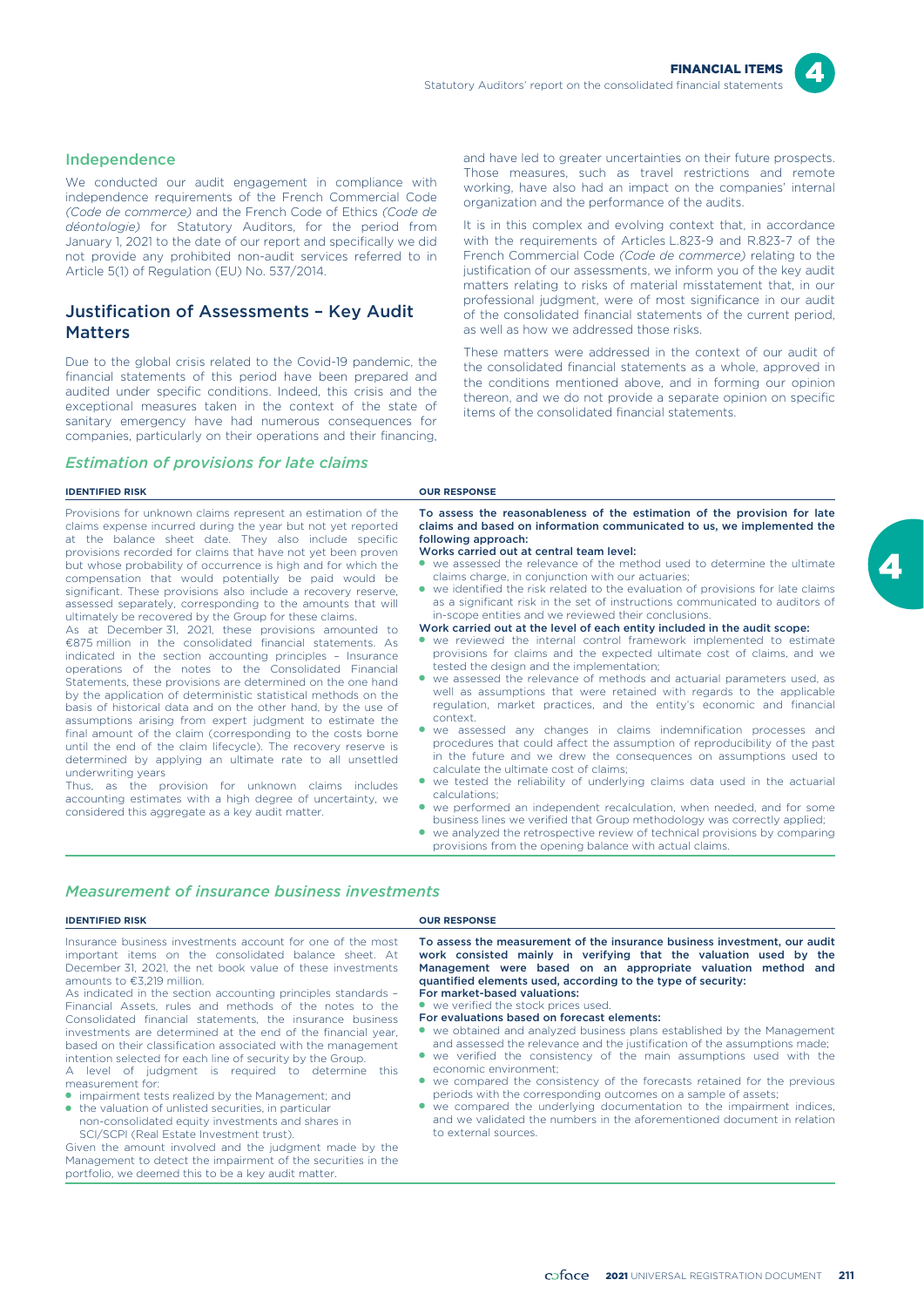# *Estimation of provisions for earned premiums not written – EPNW*

| <b>IDENTIFIED RISK</b>                                                                                                                                                                                                                                                                                                                                                                                                                                                                                                                                                                                                                                                                                                                                                                                                                                                                                                                                                                                        | <b>OUR RESPONSE</b>                                                                                                                                                                                                                                                                                                                                                                                                                                                                                                                                                                                                                                                                                                                                                                                                                                                                                                                                                                                                                                                                                                                                                                                                                                                                                                                                                          |
|---------------------------------------------------------------------------------------------------------------------------------------------------------------------------------------------------------------------------------------------------------------------------------------------------------------------------------------------------------------------------------------------------------------------------------------------------------------------------------------------------------------------------------------------------------------------------------------------------------------------------------------------------------------------------------------------------------------------------------------------------------------------------------------------------------------------------------------------------------------------------------------------------------------------------------------------------------------------------------------------------------------|------------------------------------------------------------------------------------------------------------------------------------------------------------------------------------------------------------------------------------------------------------------------------------------------------------------------------------------------------------------------------------------------------------------------------------------------------------------------------------------------------------------------------------------------------------------------------------------------------------------------------------------------------------------------------------------------------------------------------------------------------------------------------------------------------------------------------------------------------------------------------------------------------------------------------------------------------------------------------------------------------------------------------------------------------------------------------------------------------------------------------------------------------------------------------------------------------------------------------------------------------------------------------------------------------------------------------------------------------------------------------|
| As at December 31, 2021, earned premiums not written<br>amounted to $\epsilon$ 117 million in the financial statements at<br>December 31, 2021.<br>As indicated in the section accounting principles standards -<br>Insurance operations, rules and methods of the notes to the<br>financial statements, earned premiums not written are<br>determined based on an estimate of expected premiums over<br>the period. The provision is the difference between this<br>estimate, and invoiced premiums.<br>This provision presents a significant risk of material<br>misstatement given inherent uncertainties in some elements<br>considered in the estimates. The risk particularly lies in the<br>factors used to determine the ultimate value (i.e. once<br>premiums would been written for their final amount) which<br>relies on statistical methods.<br>Thus, we consider this to be a key audit matter even though<br>the change in the provision from one year to the another is<br>generally limited. | In order to assess whether the earned premiums not written estimation was<br>reasonable and based on information communicated to us, we<br>implemented the following audit approach:<br>Works carried out at central team level:<br>• we assessed the relevance of the method used by Coface to determine<br>ultimate premiums:<br>• we identified the risk related to the evaluation of earned premiums not<br>written as a significant risk in the set of instructions communicated<br>auditors of in-scope entities and we reviewed their conclusions.<br>Work carried out at the level of each entity included in the audit scope:<br>• we reviewed the internal control framework related to premium estimation<br>process and we tested the design and the implementation;<br>we assessed any changes in the invoicing processes and procedures that<br>could affect the assumption of reproducibility of the past in the future and<br>we drew the consequences on the assumptions used for the calculation of<br>the ultimate value:<br>• we verified the consistency of assumptions used to determine the<br>forecasts:<br>• we reconciled calculation bases with accounting figures;<br>• we compared earned premiums not written booked in the opening balance<br>of the financial year with actual results to assess the relevance of the<br>implemented method. |

# Specific Verifications

We have also performed, in accordance with professional standards applicable in France, the specific verifications required by laws and regulations of the information pertaining to the Group presented in the management report.

We precise that it is not our role to report the matters related to the sincerity and the concordance with the consolidated financial statements of Solvency II information extracted from the report required under the article L.356-23 of the Insurance Code *(Code des assurances)*.

We have no matters to report as to its fair presentation and its consistency with the consolidated financial statements.

We attest that the consolidated declaration of extra-financial performance, required under Article L.225-102-1 of the French Commercial Code *(Code de commerce)*, is included in the Group management report, it being specified that, in accordance with the provisions of Article L.823-10 of the Code, we have not verified the fair presentation and the consistency with the consolidated financial statements of the information provided in this declaration and this information must be reported by an independent third party.

# Other Legal and Regulatory Verifications or Information

## Format of presentation of the consolidated financial statements intended to be included in the annual financial report

We have also verified, in accordance with the professional standard applicable in France relating to the procedures performed by the statutory auditor relating to the annual and consolidated financial statements presented in the European single electronic format, that the presentation of the consolidated financial statements intended to be included in the annual financial report mentioned in Article L.451-1-2, I of the French Monetary and Financial Code *(Code monétaire et financier)*, prepared under the responsibility of the Chief Executive Officer, complies with the singles electronic format defined in the European Delegated Regulation No 2019/815 of December 17, 2018. As it relates to consolidated financial statements, our work includes verifying that the tagging of these consolidated financial statements complies with the format defined in the above delegated regulation.

Based on the work we have performed, we conclude that the presentation of the consolidated financial statements intended to be included in the annual financial report complies, in all material respects, with the European single electronic format.

We have no responsibility to verify that the consolidated financial statements that will ultimately be included by your Company in the annual financial report filed with the AMF are in agreement with those on which we have performed our work.

### Appointment of the Statutory Auditors

We were appointed as Statutory Auditors of COFACE SA by the Annual General Meeting, on May 14, 2020 for Mazars and on May 3, 2007 for Deloitte & Associés. The previous auditors were Deloitte & Associés or another entity of the Deloitte network, whose original appointment details could not be determined.

As at December 31, 2021, Mazars was in the second year of total uninterrupted engagement and Deloitte & Associés was in the 15<sup>th</sup> year and 8<sup>th</sup> year since securities of the Company were admitted to trading on a regulated market.

# Responsibilities of Management and Those Charged with Governance for the Consolidated Financial Statements

Management is responsible for the preparation and fair presentation of the consolidated financial statements in accordance with International Financial Reporting Standards as adopted by the European Union, and for such internal control as management determines is necessary to enable the preparation of consolidated financial statements that are free from material misstatement, whether due to fraud or error.